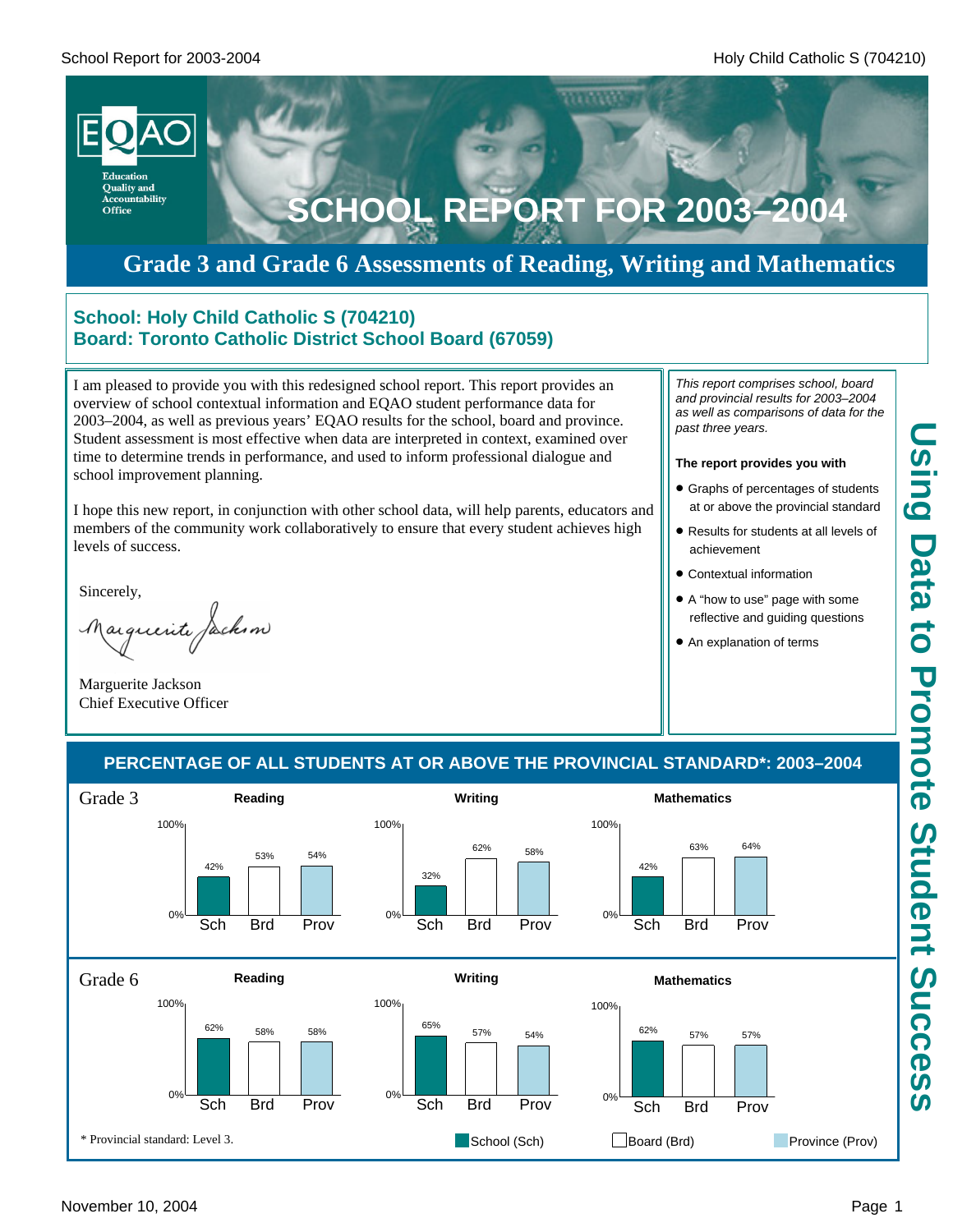# Comparison of Results Over Time

## Percentage of All Students at or Above the Provincial Standard\*

# Provincial Results Over Time

# **Grade 3**

### **Reading**

Fifty-four percent (54%) of the students achieved at or above the provincial standard\* in 2003–2004. This is a 4% increase from 2001–2002.

### **Writing**

Fifty-eight percent (58%) of the students achieved at or above the provincial standard\* in 2003–2004. This is a 3% increase from 2001–2002.

### **Mathematics**

Sixty-four percent (64%) of the students achieved at or above the provincial standard\* in 2003–2004. This is a 6% increase from 2001–2002.

# **Grade 6**

### **Reading**

Fifty-eight percent (58%) of the students achieved at or above the provincial standard\* in 2003–2004. This is a 3% increase from 2001–2002.

### **Writing**

The results have remained stable over the past three years. Between 53 and 54% of the students achieved at or above the provincial standard\*.

### **Mathematics**

Fifty-seven percent (57%) of the students achieved at or above the provincial standard\* in 2003–2004. This is a 3% increase from 2001–2002.

School Results Over Time





39%

**Mathematics**

62%

100%

62%

0%



<sup>\*</sup> Provincial standard: Level 3.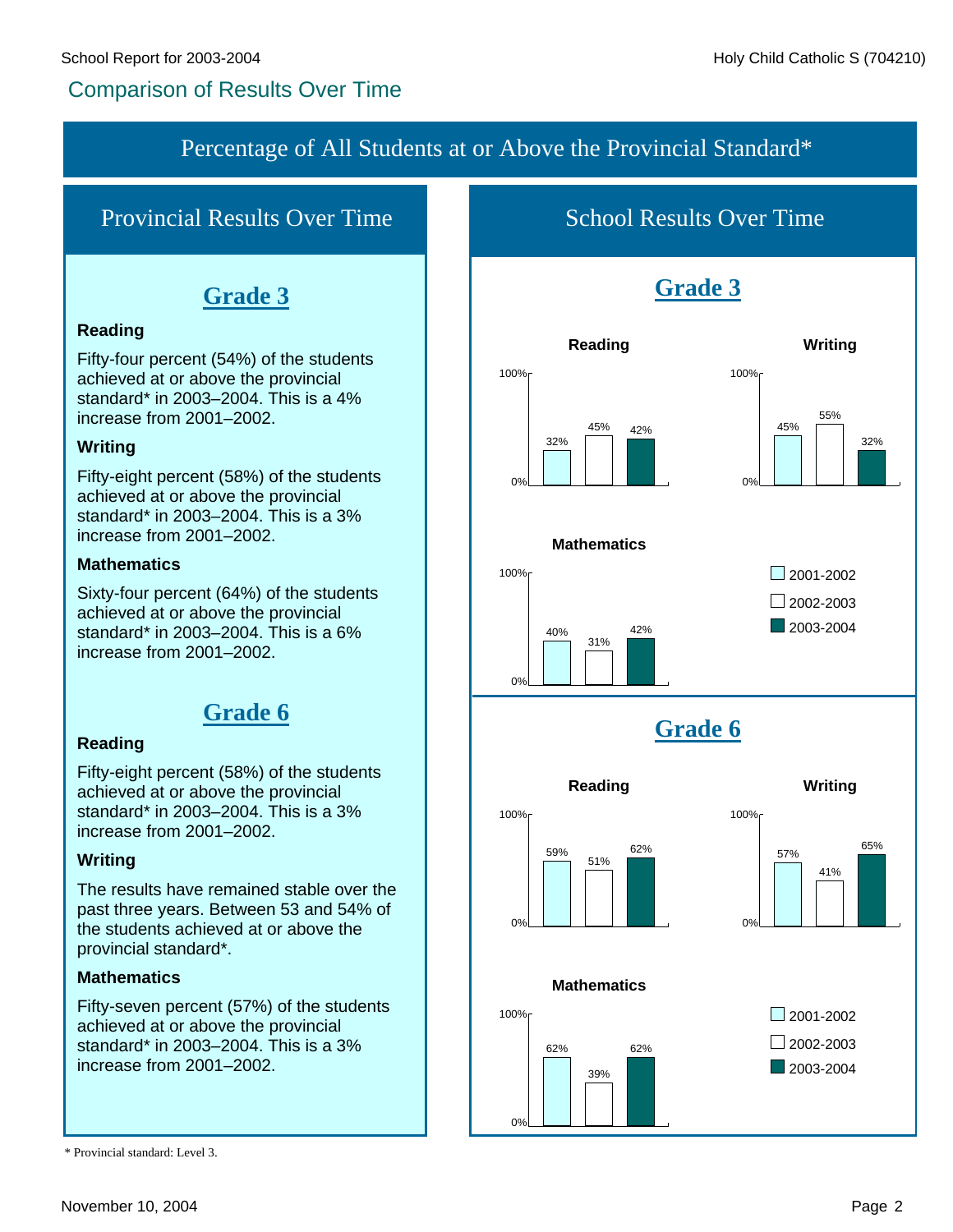# How to Use This Report Guiding Principles

#### **Review the contextual information.**

- · What percentage of students in this school participated in the assessments? How many students were exempted, provided no data or did not provide enough information to score?
- · What percentages of students were female? male? ESL/ELD learners? students with special needs? born outside of Canada? students whose primary language was not English? What percentage attended more than three schools since Grade 1?
- · How does the profile of the student body at this school compare to that of the board and the province? Consider the challenges that any differences might present.

### **Review the school results for reading, writing and mathematics.**

- · What percentage of *all* students achieved at or above the provincial standard (Levels 3 and 4)? approached the standard (Level 2)? performed below the standard (Level 1)?
- · How do these percentages compare with those for *participating* students?
- · How do these school results compare to the board results? to the provincial results? to the results of other schools with similar demographic profiles?

### **Compare the school results for the past three years.**

- · Are there any changes, trends or inconsistencies in the school results over the past three years?
- · Are the school results over the past three years similar to or different from the board results? the provincial results? the results of other schools with similar profiles?

#### **Try to account for any trends, patterns or inconsistencies.**

- · Have there been any changes in the level of student participation that might have influenced the results?
- · Have there been any new initiatives? any changes in programs or resources at the school?
- · How well is the range of students' needs being addressed in the school?
- · Are these results consistent with other information (e.g., classroom tests, report card marks, school surveys, results of similar schools)?

### **Consider how these results are being addressed.**

- · What are the school's goals for improvement? The long-term provincial goal is for 75% of students to achieve the provincial standard.
- · Refer to the school's improvement plans, newsletters, Web site, school council, local school profile and to the *EQAO Guide to School and Board Improvement Planning*  for additional information.
- · Acknowledge student improvement and school successes.

Each school is unique, and to appreciate the distinctive character of a school or a board, it is necessary to understand the features and characteristics of the community it serves.

 $C<sub>3</sub>$ 

These assessments capture performance at a specific point of time each year. The results should be considered together with other school information about student performance in reading, writing and mathematics.

#### $C<sub>3</sub>$

Differences in results may look exaggerated if the number of students is very small. For example, in a class of 20 students, an increase or a decrease of 10% means a net change of only two students. Exercise caution in interpreting results.

#### $C<sub>3</sub>$

If trends in a three-year period are difficult to identify, a longer time span may need to be considered.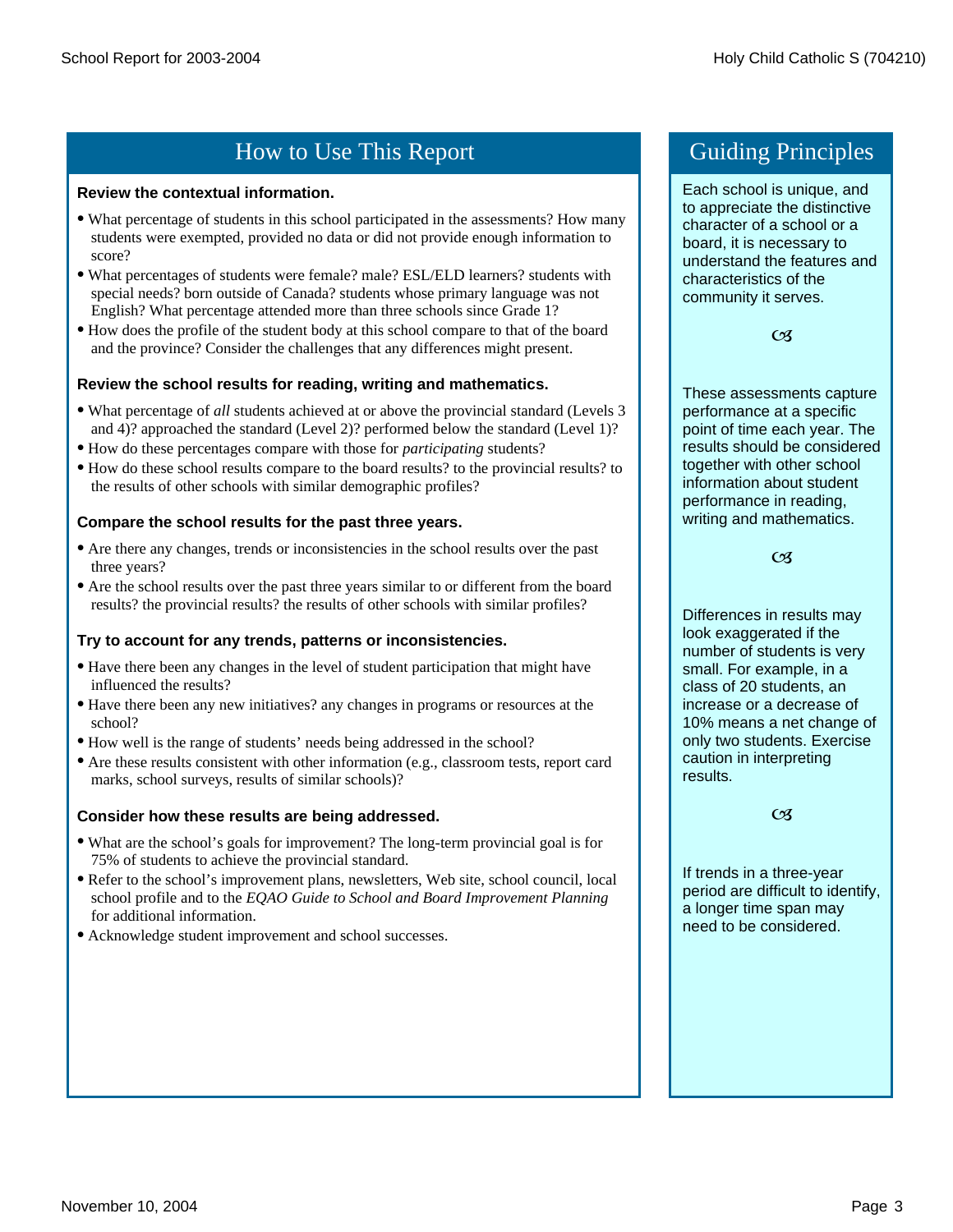### Contextual Information for School, Board and Province: 2003–2004

The information below provides a context for interpreting the school's results in relation to the school board and the province. These contextual factors are derived from the **Student Information Form**. Some data may be missing because they were not reported by schools.

| Grade 3                                              | School | <b>Board</b> | Province |
|------------------------------------------------------|--------|--------------|----------|
| Number of students                                   | 40     | 7059         | 141 245  |
| Students participating in reading*                   | 98%    | 93%          | 93%      |
| writing*                                             | 98%    | 94%          | 94%      |
| mathematics*                                         | 98%    | 94%          | 94%      |
| Female                                               | 38%    | 49%          | 48%      |
| Male                                                 | 62%    | 51%          | 51%      |
| ESL/ELD learners**                                   | 0%     | 3%           | 6%       |
| Students with special needs (excluding gifted)**     | 5%     | 11%          | 12%      |
| Born outside of Canada                               | 18%    | 16%          | 11%      |
| In Canada less than one year                         | 0%     | 2%           | 1%       |
| In Canada one year or more but less than three years | 2%     | 3%           | 2%       |
| In Canada three years or more                        | 8%     | 9%           | 6%       |
| First language learned at home other than English    | 25%    | 33%          | 20%      |
| Attended three or more schools since Grade 1         | 2%     | 5%           | 8%       |

| Grade 6                                              | School | <b>Board</b> | Province |
|------------------------------------------------------|--------|--------------|----------|
| Number of students                                   | 37     | 6806         | 146 169  |
| Students participating in reading                    | 100%   | 96%          | 95%      |
| writing                                              | 100%   | 95%          | 95%      |
| mathematics                                          | 100%   | 96%          | 95%      |
| Female                                               | 51%    | 49%          | 49%      |
| Male                                                 | 49%    | 51%          | 51%      |
| <b>ESL/ELD</b> learners**                            | 3%     | 5%           | 4%       |
| Students with special needs (excluding gifted)**     | 8%     | 13%          | 13%      |
| Born outside of Canada                               | 14%    | 20%          | 13%      |
| In Canada less than one year                         | $0\%$  | $1\%$        | 1%       |
| In Canada one year or more but less than three years | 3%     | 4%           | 2%       |
| In Canada three years or more                        | 11%    | 13%          | 8%       |
| First language learned at home other than English    | 22%    | 33%          | 19%      |
| Attended three or more schools since Grade 1         | 11%    | 15%          | 23%      |

\*In schools with French Immersion program classes some students may not write all components of the assessment in Grade 3; the percentages shown are based on those students who were expected to write each component.

\*\*See "Explanation of Terms" on the final page of this report.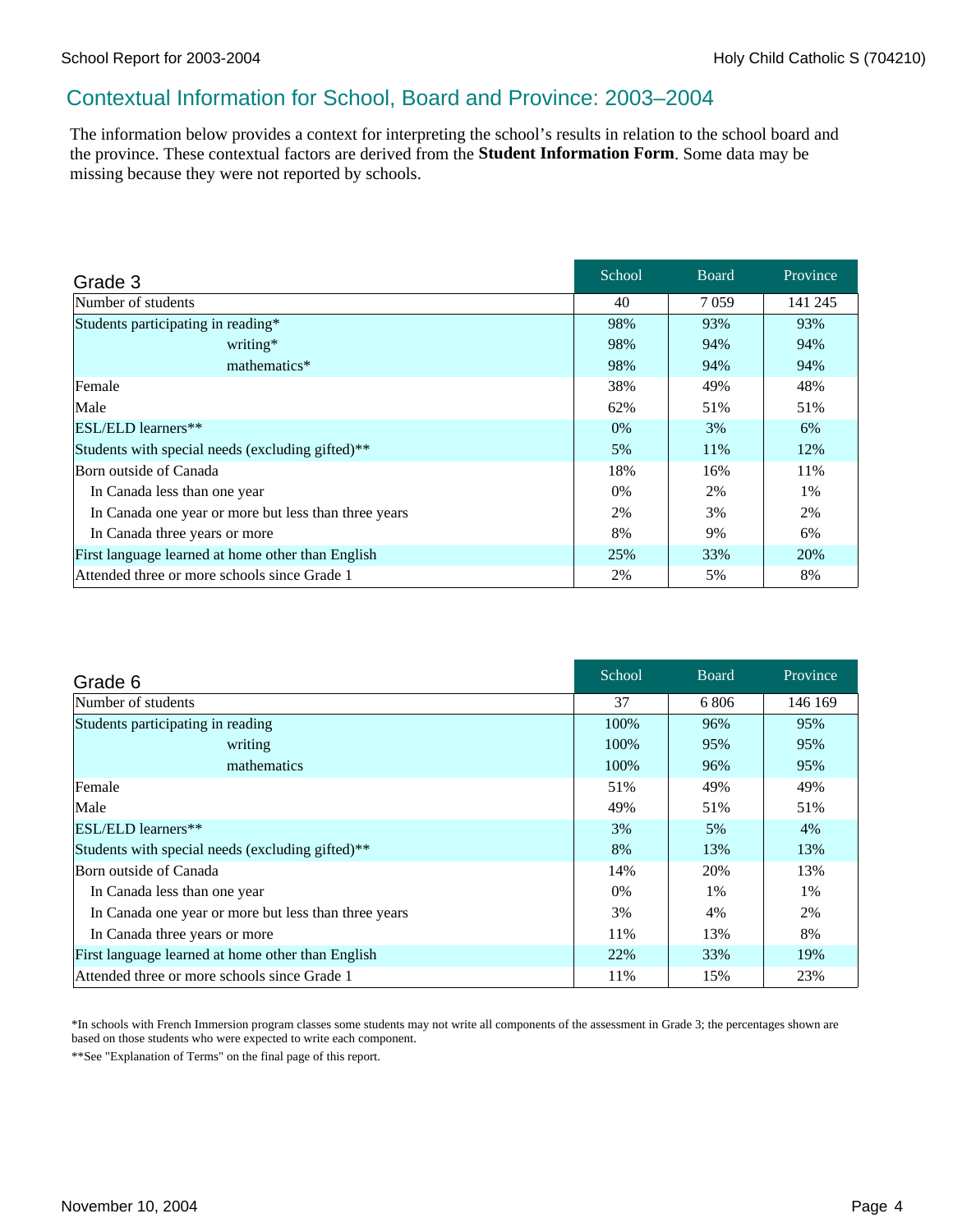# Results in Reading, Writing and Mathematics: All Students\* **Grade 3: 2003–2004**

#### Reading

|                                                     | <b>School</b> | <b>Board</b> | <b>Province</b> |
|-----------------------------------------------------|---------------|--------------|-----------------|
| Number of Students                                  | 40            | 6929         | 138 290         |
| Level 4                                             | 0%            | 7%           | 6%              |
| Level 3                                             | 42%           | 47%          | 47%             |
| Level 2                                             | 30%           | 27%          | 27%             |
| Level 1                                             | 12%           | 7%           | 6%              |
| $NE1**$                                             | 0%            | 1%           | 1%              |
| NEIS**                                              | 12%           | 5%           | 6%              |
| No Data                                             | 2%            | 1%           | 1%              |
| Exempt                                              | 0%            | 6%           | 6%              |
| At or above the<br>provincial standard <sup>†</sup> | 42%           | 53%          | 54%             |



#### Writing

|                                                     | <b>School</b> | <b>Board</b> | <b>Province</b> |
|-----------------------------------------------------|---------------|--------------|-----------------|
| Number of Students                                  | 40            | 6929         | 138 290         |
| Level 4                                             | 2%            | 10%          | 9%              |
| Level 3                                             | 30%           | 51%          | 49%             |
| Level 2                                             | 28%           | 28%          | 31%             |
| Level 1                                             | 0%            | 1%           | 1%              |
| $NE1**$                                             | 0%            | 1%           | 1%              |
| NEIS**                                              | 38%           | 3%           | 3%              |
| No Data                                             | 2%            | 1%           | 1%              |
| Exempt                                              | 0%            | 5%           | 5%              |
| At or above the<br>provincial standard <sup>†</sup> | 32%           | 62%          | 58%             |



#### **Mathematics**

|                                                     | <b>School</b> | <b>Board</b> | <b>Province</b> |            |      |                          | <b>Mathematics: All Students</b>         |
|-----------------------------------------------------|---------------|--------------|-----------------|------------|------|--------------------------|------------------------------------------|
| Number of Students                                  | 40            | 7059         | 141 245         |            | 100% |                          |                                          |
| Level 4                                             | 0%            | 14%          | 13%             |            | 80%  |                          |                                          |
| Level 3                                             | 42%           | 49%          | 52%             | students   |      |                          |                                          |
| Level 2                                             | 42%           | 25%          | 25%             | ৳          | 60%  |                          | 52%<br>49%                               |
| Level 1                                             | 8%            | 3%           | 2%              |            | 40%  |                          | 42%<br>42%                               |
| $NE1**$                                             | 0%            | $ 1\% $      | $< 1\%$         |            |      |                          | 25% 25%                                  |
| $NEIS**$                                            | 5%            | 2%           | 3%              | Percentage | 20%  |                          | 14% 13%                                  |
| No Data                                             | 2%            | 1%           | 1%              |            |      | $0\% -\frac{1\%}{5}$ <1% | 8%<br>$\frac{3\%}{2\%}$ 2%<br>0%         |
| Exempt                                              | 0%            | 5%           | 5%              |            | 0%   | NE1**                    | Level 1<br>Level 2<br>Level 3<br>Level 4 |
| At or above the<br>provincial standard <sup>†</sup> | 42%           | 63%          | 64%             |            |      | School                   | Province<br>Board                        |

\*Percentages in tables may not add up to 100, due to rounding. Percentages in bar graphs will not add up to 100, as not all categories of reporting are shown.

\*\* See Explanation of Terms, on the final page of this report.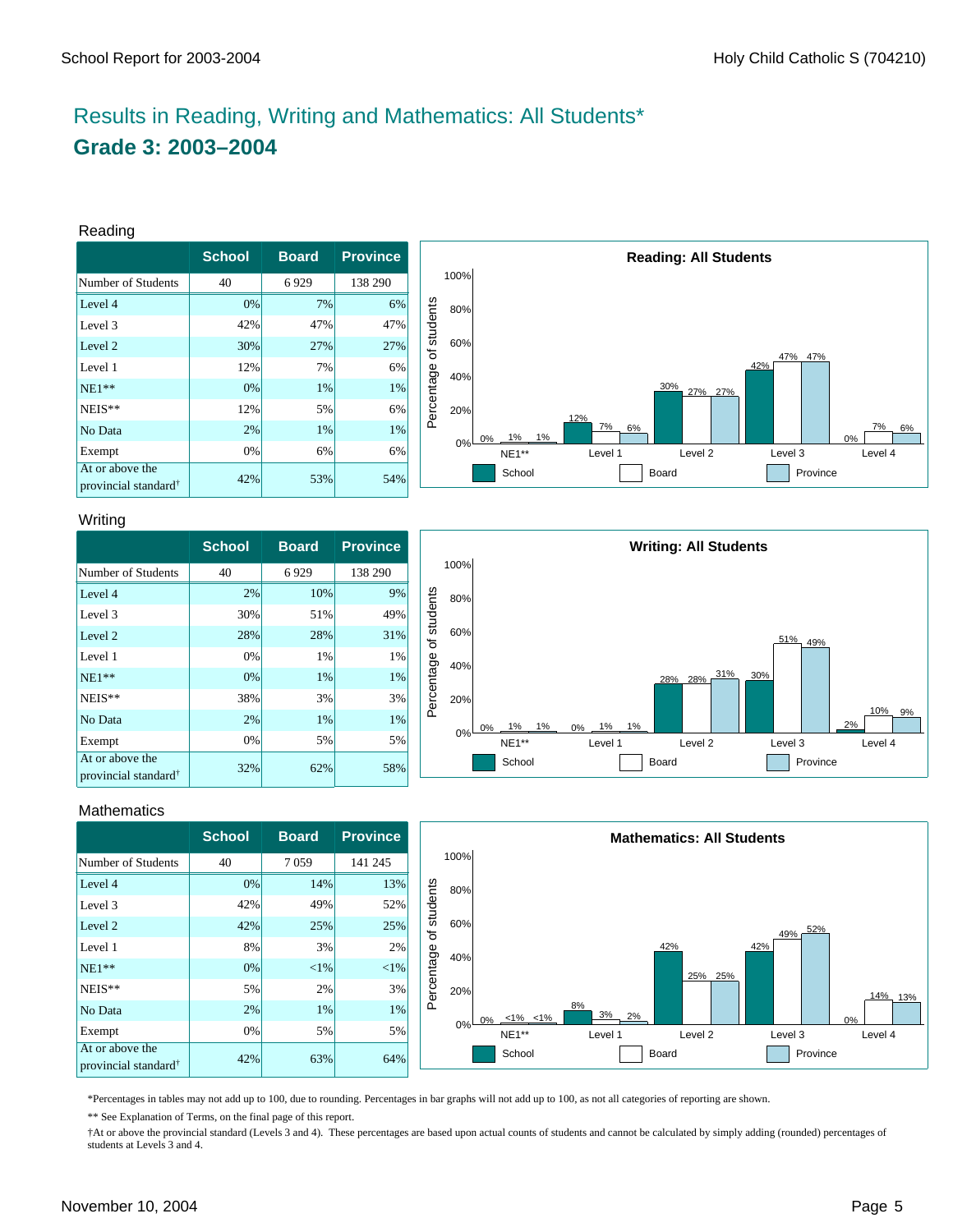# Results in Reading, Writing and Mathematics: Participating Students\* **Grade 3: 2003–2004**

#### Reading

|                                                     | <b>School</b> | <b>Board</b> | <b>Province</b> |
|-----------------------------------------------------|---------------|--------------|-----------------|
| Number of Students                                  | 39            | 6465         | 128 731         |
| Level 4                                             | 0%            | 7%           | 7%              |
| Level 3                                             | 44%           | 50%          | 51%             |
| Level 2                                             | 31%           | 29%          | 29%             |
| Level 1                                             | 13%           | 7%           | 6%              |
| $NE1**$                                             | 0%            | 1%           | 1%              |
| NEIS**                                              | 13%           | 6%           | 7%              |
| At or above the<br>provincial standard <sup>†</sup> | 44%           | 57%          | 57%             |



#### Writing

|                                                     | <b>School</b> | <b>Board</b> | <b>Province</b> |
|-----------------------------------------------------|---------------|--------------|-----------------|
| Number of Students                                  | 39            | 6 5 0 9      | 129 386         |
| Level 4                                             | 3%            | 11%          | 9%              |
| Level 3                                             | 31%           | 55%          | 52%             |
| Level 2                                             | 28%           | 29%          | 33%             |
| Level 1                                             | 0%            | 1%           | 1%              |
| $NE1**$                                             | 0%            | 1%           | 1%              |
| NEIS**                                              | 38%           | 3%           | 3%              |
| At or above the<br>provincial standard <sup>†</sup> | 33%           | 66%          | 62%             |



#### **Mathematics**

|                                                     | <b>School</b> | <b>Board</b> | <b>Province</b> |
|-----------------------------------------------------|---------------|--------------|-----------------|
| Number of Students                                  | 39            | 6639         | 133 110         |
| Level 4                                             | 0%            | 15%          | 13%             |
| Level 3                                             | 44%           | 52%          | 55%             |
| Level 2                                             | 44%           | 26%          | 26%             |
| Level 1                                             | 8%            | 3%           | 3%              |
| $NE1**$                                             | 0%            | 1%           | $<$ 1%          |
| NEIS**                                              | 5%            | 3%           | 3%              |
| At or above the<br>provincial standard <sup>†</sup> | 44%           | 67%          | 68%             |



\*Percentages in tables may not add up to 100, due to rounding. Percentages in bar graphs will not add up to 100, as the NEIS category of reporting is not shown.

\*\* See Explanation of Terms, on the final page of this report.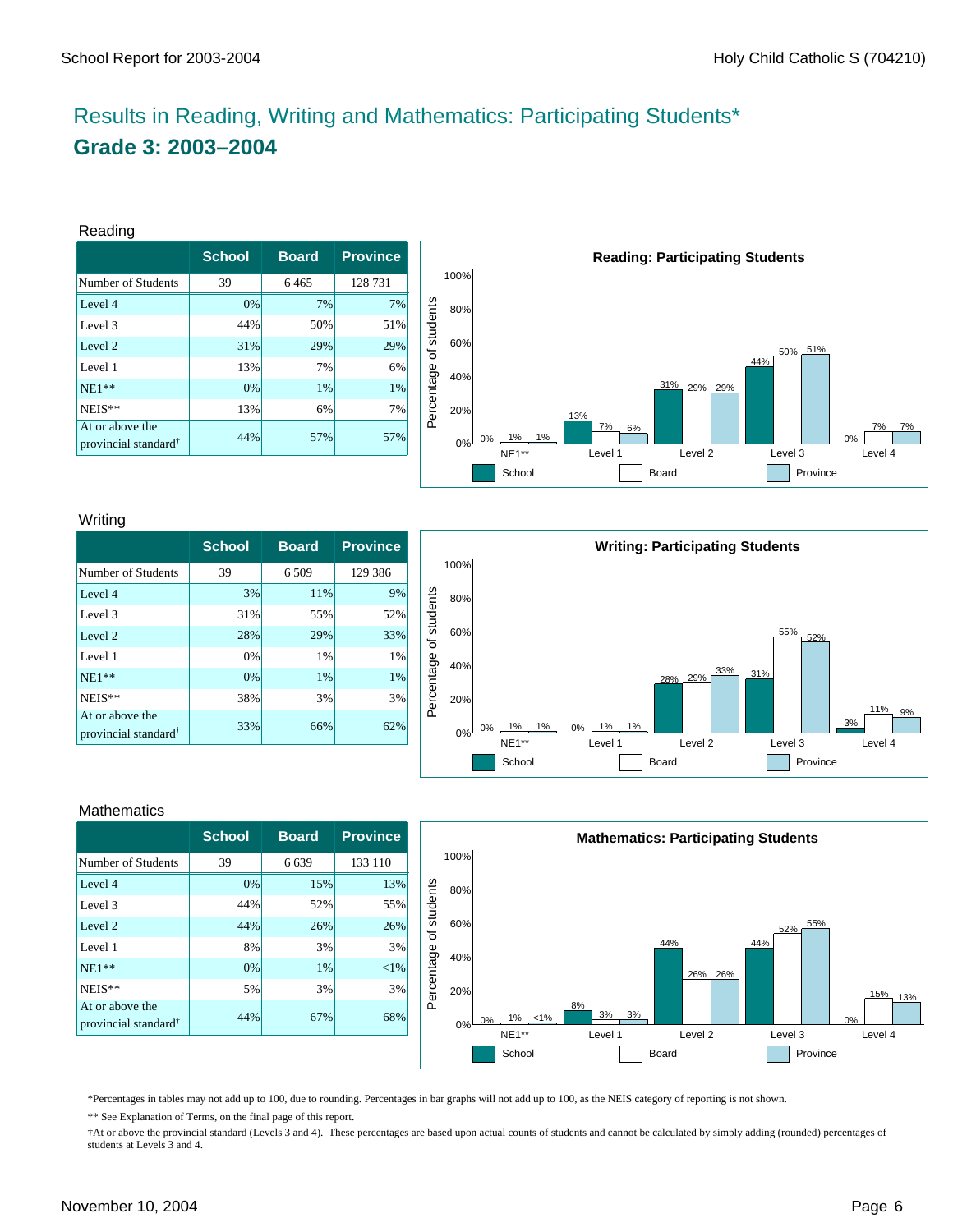# Results in Reading, Writing and Mathematics: All Students\* **Grade 6: 2003–2004**

#### Reading

|                                                     | <b>School</b> | <b>Board</b> | <b>Province</b> |
|-----------------------------------------------------|---------------|--------------|-----------------|
| Number of Students                                  | 37            | 6806         | 146 169         |
| Level 4                                             | 8%            | 10%          | 9%              |
| Level 3                                             | 54%           | 48%          | 49%             |
| Level 2                                             | 30%           | 26%          | 26%             |
| Level 1                                             | 5%            | 7%           | 6%              |
| $NE1**$                                             | 3%            | 1%           | ${<}1\%$        |
| NEIS**                                              | 0%            | 5%           | 5%              |
| No Data                                             | 0%            | ${<}1\%$     | 1%              |
| Exempt                                              | 0%            | 4%           | 4%              |
| At or above the<br>provincial standard <sup>†</sup> | 62%           | 58%          | 58%             |



#### Writing

|                                                     | <b>School</b> | <b>Board</b> | <b>Province</b> |
|-----------------------------------------------------|---------------|--------------|-----------------|
| Number of Students                                  | 37            | 6806         | 146 168         |
| Level 4                                             | 8%            | 10%          | 9%              |
| Level 3                                             | 57%           | 47%          | 45%             |
| Level 2                                             | 24%           | 31%          | 34%             |
| Level 1                                             | 11%           | 4%           | 4%              |
| $NE1**$                                             | 0%            | ${<}1\%$     | ${<}1\%$        |
| NEIS**                                              | 0%            | 2%           | 3%              |
| No Data                                             | 0%            | ${<}1\%$     | 1%              |
| Exempt                                              | 0%            | 4%           | 4%              |
| At or above the<br>provincial standard <sup>†</sup> | 65%           | 57%          | 54%             |



#### **Mathematics**

|                                                     | <b>School</b> | <b>Board</b> | <b>Province</b> |            |       |                          |                | <b>Mathematics: All Students</b> |          |                            |
|-----------------------------------------------------|---------------|--------------|-----------------|------------|-------|--------------------------|----------------|----------------------------------|----------|----------------------------|
| Number of Students                                  | 37            | 6806         | 146 168         |            | 100%  |                          |                |                                  |          |                            |
| Level 4                                             | 14%           | 14%          | 13%             |            | 80%   |                          |                |                                  |          |                            |
| Level 3                                             | 49%           | 43%          | 44%             | students   |       |                          |                |                                  |          |                            |
| Level 2                                             | 30%           | 27%          | 27%             | ৳          | 60%   |                          |                |                                  | 49%      |                            |
| Level 1                                             | 8%            | 8%           | 6%              |            | 40%   |                          |                |                                  | 43% 44%  |                            |
| $NE1**$                                             | 0%            | $ 1\% $      | $< 1\%$         |            |       |                          |                | 30%<br>27% 27%                   |          |                            |
| $NEIS**$                                            | 0%            | 4%           | 4%              | Percentage | 20%   |                          |                |                                  |          | $\frac{14\%}{13\%}$<br>14% |
| No Data                                             | 0%            | $ 1\% $      | $1\%$           |            |       | $0\% -\frac{1\%}{6}$ <1% | 8%<br>8%<br>6% |                                  |          |                            |
| Exempt                                              | 0%            | 4%           | 4%              |            | $0\%$ | NE1**                    | Level 1        | Level 2                          | Level 3  | Level 4                    |
| At or above the<br>provincial standard <sup>†</sup> | 62%           | 57%          | 57%             |            |       | School                   |                | Board                            | Province |                            |

\*Percentages in tables may not add up to 100, due to rounding. Percentages in bar graphs will not add up to 100, as not all categories of reporting are shown.

\*\* See Explanation of Terms, on the final page of this report.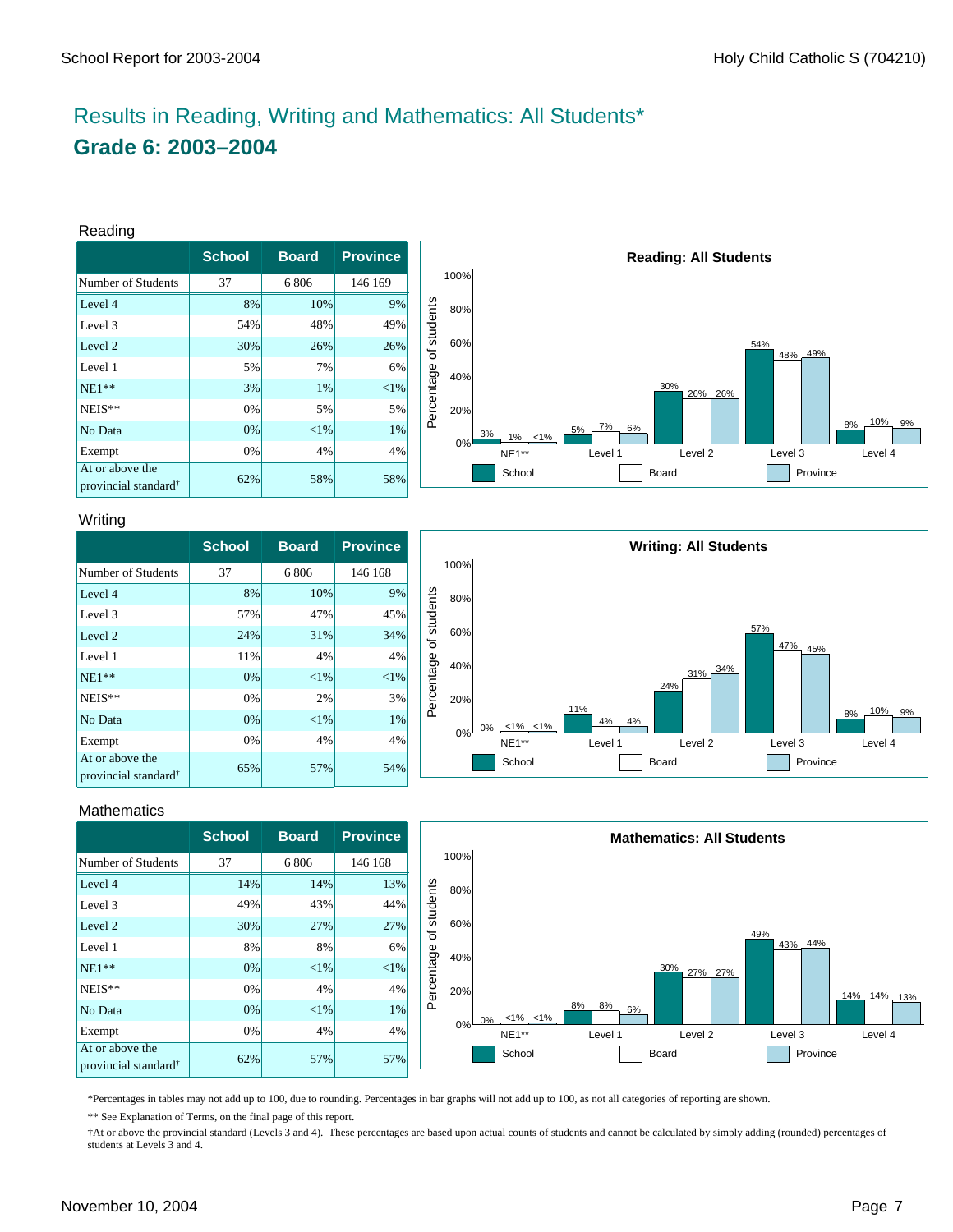# Results in Reading, Writing and Mathematics: Participating Students\* **Grade 6: 2003–2004**

#### Reading

|                                                     | <b>School</b> | <b>Board</b> | <b>Province</b> |
|-----------------------------------------------------|---------------|--------------|-----------------|
| Number of Students                                  | 37            | 6 5 0 4      | 138 431         |
| Level 4                                             | 8%            | 10%          | 9%              |
| Level 3                                             | 54%           | 50%          | 52%             |
| Level 2                                             | 30%           | 27%          | 27%             |
| Level 1                                             | 5%            | 7%           | 6%              |
| $NE1**$                                             | 3%            | 1%           | ${<}1\%$        |
| NEIS**                                              | 0%            | 5%           | 5%              |
| At or above the<br>provincial standard <sup>†</sup> | 62%           | 60%          | 61%             |



#### Writing

|                                                     | <b>School</b> | <b>Board</b> | <b>Province</b> |
|-----------------------------------------------------|---------------|--------------|-----------------|
| Number of Students                                  | 37            | 6499         | 138 471         |
| Level 4                                             | 8%            | 11%          | 10%             |
| Level 3                                             | 57%           | 49%          | 47%             |
| Level 2                                             | 24%           | 33%          | 36%             |
| Level 1                                             | 11%           | 5%           | 4%              |
| $NE1**$                                             | 0%            | 1%           | $< 1\%$         |
| NEIS**                                              | 0%            | 2%           | 3%              |
| At or above the<br>provincial standard <sup>†</sup> | 65%           | 60%          | 57%             |



### **Mathematics**

|                                                     | <b>School</b> | <b>Board</b> | <b>Province</b> |
|-----------------------------------------------------|---------------|--------------|-----------------|
| Number of Students                                  | 37            | 6 5 0 5      | 138 586         |
| Level 4                                             | 14%           | 14%          | 14%             |
| Level 3                                             | 49%           | 45%          | 47%             |
| Level 2                                             | 30%           | 29%          | 29%             |
| Level 1                                             | 8%            | 8%           | 7%              |
| $NE1**$                                             | 0%            | $<$ 1%       | ${<}1\%$        |
| NEIS**                                              | 0%            | 4%           | 4%              |
| At or above the<br>provincial standard <sup>†</sup> | 62%           | 59%          | 61%             |



\*Percentages in tables may not add up to 100, due to rounding. Percentages in bar graphs will not add up to 100, as the NEIS category of reporting is not shown.

\*\* See Explanation of Terms, on the final page of this report.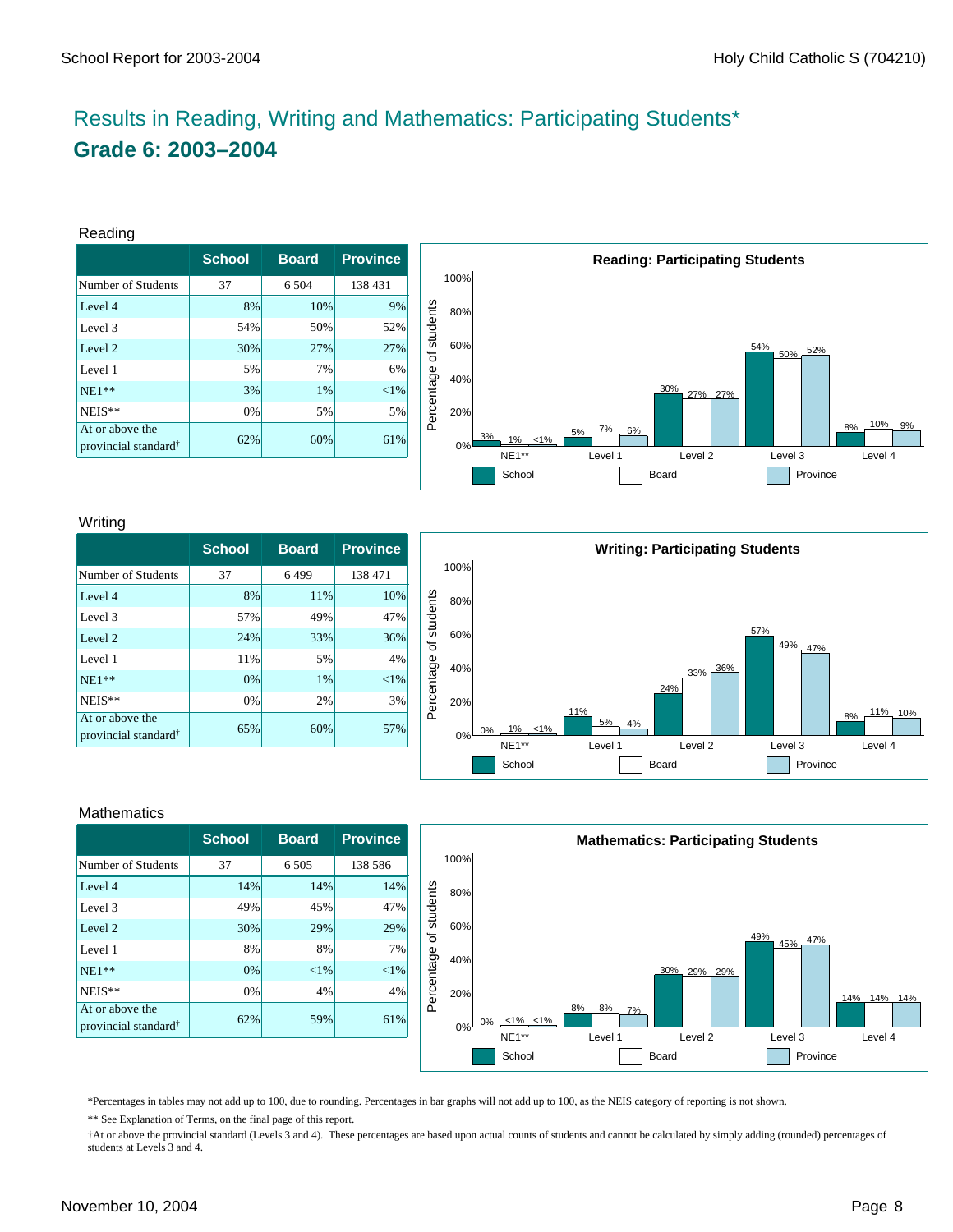### Contextual Information for School: 2001–2002, 2002–2003, 2003–2004

The information below provides a context for interpreting the results over the past three years. These contextual factors are derived from the **Student Information Form** . Some data may be missing because they were not reported by schools.

| Grade 3                                              | 2001-2002 | 2002-2003 | 2003-2004          |
|------------------------------------------------------|-----------|-----------|--------------------|
| Number of students                                   | 40        | 42        | 40                 |
| Students participating in reading*                   | 95%       | 95%       | 98%                |
| writing*                                             | 95%       | 95%       | 98%                |
| mathematics*                                         | 95%       | 95%       | 98%                |
| Female                                               | 55%       | 50%       | 38%                |
| Male                                                 | 45%       | 48%       | 62%                |
| <b>ESL/ELD</b> learners**                            | 2%        | $0\%$     | $0\%$ <sup>1</sup> |
| Students with special needs (excluding gifted)**     | 28%       | 29%       | $5\%$ <sup>2</sup> |
| Born outside of Canada                               | 5%        | 7%        | 18%                |
| In Canada less than one year                         | 2%        | 0%        | $0\%$              |
| In Canada one year or more but less than three years | $0\%$     | $0\%$     | 2%                 |
| In Canada three years or more                        | 2%        | 7%        | 8%                 |
| First language learned at home other than English    | 42%       | 50%       | 25%                |
| Attended three or more schools since Grade 1         | 10%       | 12%       | 2%                 |

| Grade 6                                              | 2001-2002 | 2002-2003 | 2003-2004 |
|------------------------------------------------------|-----------|-----------|-----------|
| Number of students                                   | 37        | 41        | 37        |
| Students participating in reading                    | 97%       | 98%       | 100%      |
| writing                                              | 97%       | 98%       | 100%      |
| mathematics                                          | 97%       | 98%       | 100%      |
| Female                                               | 49%       | 49%       | 51%       |
| Male                                                 | 51%       | 51%       | 49%       |
| ESL/ELD learners**                                   | $0\%$     | $0\%$     | $3\%1$    |
| Students with special needs (excluding gifted)**     | 16%       | 15%       | $8\%^2$   |
| Born outside of Canada                               | 14%       | 15%       | 14%       |
| In Canada less than one year                         | 5%        | $0\%$     | $0\%$     |
| In Canada one year or more but less than three years | 0%        | $0\%$     | 3%        |
| In Canada three years or more                        | 8%        | 10%       | 11%       |
| First language learned at home other than English    | 14%       | 41%       | 22%       |
| Attended three or more schools since Grade 1         | 8%        | 12%       | 11%       |

\* In schools with French Immersion program classes some students may not write all components of the assessment in Grade 3; the percentages shown are based on those students who were expected to write each component.

\*\* See Explanation of Terms, on the final page of this report.

<sup>1</sup> As the definition for the English as a second language/English literacy development group changed this year from "students enrolled in an ESL/ELD program" to "students designated as ESL/ELD learners," the percentage of students in this group may not be comparable with previous years. ² Since the requirement of an Individual Education Plan became effective for the 2004 assessments, the percentage of students designated as having special needs that year may not be comparable with the percentages in previous years.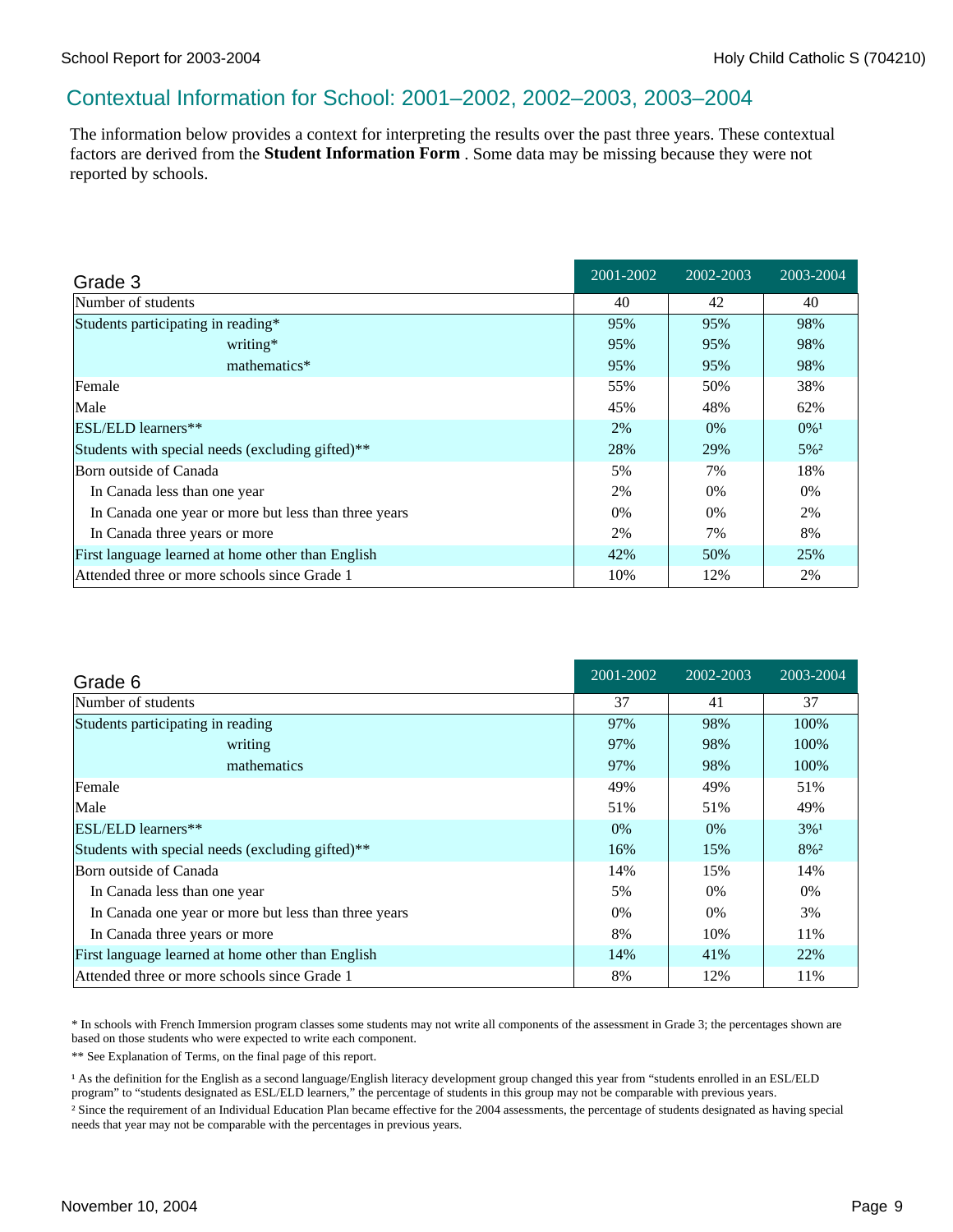# Comparison of Results Over Time for All Students\* **Grade 3 Reading: 2001–2002 to 2003–2004**

#### School Results

| Year                                                | $'01 - '02$ | $'02 -'03$ | $'03 - '04$ |
|-----------------------------------------------------|-------------|------------|-------------|
| Number of Students                                  | 40          | 42         | 40          |
| Level 4                                             | 5%          | 5%         | 0%          |
| Level 3                                             | 28%         | 40%        | 42%         |
| Level 2                                             | 52%         | 31%        | 30%         |
| Level 1                                             | 8%          | 10%        | 12%         |
| $NE1**$                                             | 0%          | 0%         | 0%          |
| NEIS**                                              | 2%          | 10%        | 12%         |
| No Data                                             | 0%          | 0%         | 2%          |
| Exempt                                              | 5%          | 5%         | 0%          |
| At or above the<br>provincial standard <sup>†</sup> | 32%         | 45%        | 42%         |



#### Board Results

| lYear                                               | $'01 - '02$ | $'02 -'03$ | $'03 -'04$ |
|-----------------------------------------------------|-------------|------------|------------|
| Number of Students                                  | 7 0 6 3     | 6914       | 6929       |
| Level 4                                             | 6%          | 5%         | 7%         |
| Level 3                                             | 42%         | 44%        | 47%        |
| Level 2                                             | 28%         | 27%        | 27%        |
| Level 1                                             | 11%         | 10%        | 7%         |
| $NE1**$                                             | ${<}1\%$    | ${<}1\%$   | 1%         |
| NEIS**                                              | 6%          | 6%         | 5%         |
| No Data                                             | ${<}1\%$    | 1%         | 1%         |
| Exempt                                              | 7%          | 6%         | 6%         |
| At or above the<br>provincial standard <sup>†</sup> | 48%         | 49%        | 53%        |



### Provincial Results

| Year                                                | $'01 - '02$ | $'02 - '03$ | $'03 - '04$ |            |      |                  |                | <b>Grade 3 Reading: Province</b> |             |             |
|-----------------------------------------------------|-------------|-------------|-------------|------------|------|------------------|----------------|----------------------------------|-------------|-------------|
| Number of Students                                  | 136888      | 138 198     | 138 290     |            | 100% |                  |                |                                  |             |             |
| Level 4                                             | 5%          | 5%          | 6%          |            | 80%  |                  |                |                                  |             |             |
| Level 3                                             | 45%         | 45%         | 47%         | students   |      |                  |                |                                  |             |             |
| Level 2                                             | 27%         | 28%         | 27%         | ৳          | 60%  |                  |                |                                  |             |             |
| Level 1                                             | 9%          | 8%          | 6%          |            | 40%  |                  |                |                                  | 45% 45% 47% |             |
| $NE1**$                                             | $<$ 1%      | $< 1\%$     | 1%          | Percentage |      |                  |                | 27% 28% 27%                      |             |             |
| $NEIS**$                                            | 7%          | 8%          | 6%          |            | 20%  |                  |                |                                  |             |             |
| No Data                                             | $<$ 1%      | 1%          | $1\%$       |            |      | $<1\%$ $<1\%$ 1% | 9%<br>8%<br>6% |                                  |             | 5% 6%<br>5% |
| Exempt                                              | 6%          | 6%          | 6%          |            | 0%⊧  | NE1**            | Level 1        | Level 2                          | Level 3     | Level 4     |
| At or above the<br>provincial standard <sup>†</sup> | 50%         | 50%         | 54%         |            |      | 2001-2002        |                | 2002-2003                        | 2003-2004   |             |

\*Percentages in tables may not add up to 100, due to rounding. Percentages in bar graphs will not add up to 100, as not all categories of reporting are shown.

\*\* See Explanation of Terms, on the final page of this report.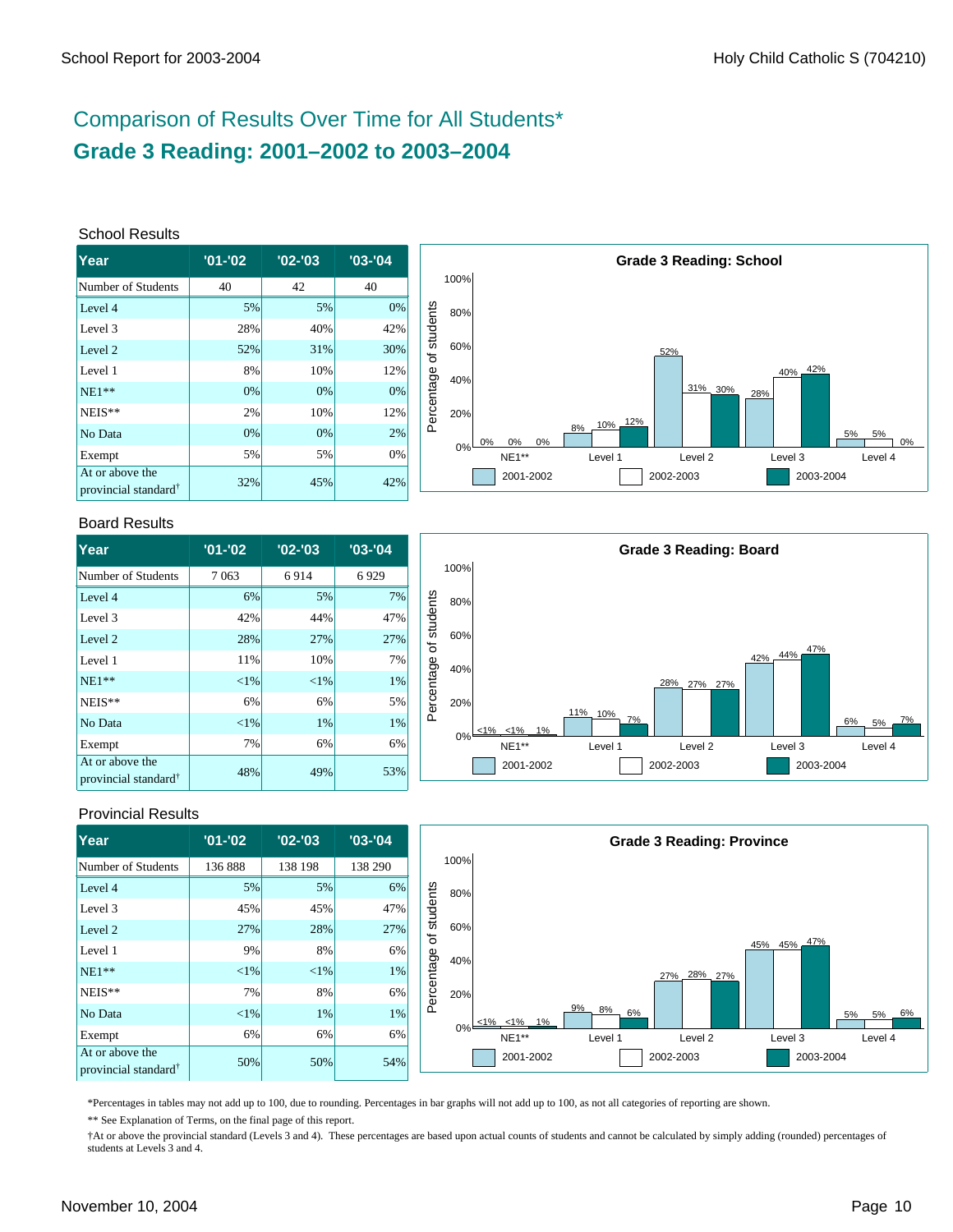# Comparison of Results Over Time for All Students\* **Grade 3 Writing: 2001–2002 to 2003–2004**

#### School Results

| <b>Year</b>                                         | $'01 - '02$ | $'02 -'03$ | $'03 -'04$ |
|-----------------------------------------------------|-------------|------------|------------|
| Number of Students                                  | 40          | 42         | 40         |
| Level 4                                             | 15%         | 10%        | 2%         |
| Level 3                                             | 30%         | 45%        | 30%        |
| Level 2                                             | 45%         | 33%        | 28%        |
| Level 1                                             | 2%          | 0%         | 0%         |
| $NE1**$                                             | 0%          | 0%         | 0%         |
| NEIS**                                              | 2%          | 7%         | 38%        |
| No Data                                             | 0%          | 0%         | 2%         |
| Exempt                                              | 5%          | 5%         | 0%         |
| At or above the<br>provincial standard <sup>†</sup> | 45%         | 55%        | 32%        |



#### Board Results

| lYear                                               | $'01 - '02$ | $'02 -'03$ | $'03 -'04$ |
|-----------------------------------------------------|-------------|------------|------------|
| Number of Students                                  | 7063        | 6914       | 6929       |
| Level 4                                             | 10%         | 9%         | 10%        |
| Level 3                                             | 48%         | 49%        | 51%        |
| Level 2                                             | 30%         | 30%        | 28%        |
| Level 1                                             | 2%          | 2%         | $1\%$      |
| $NE1**$                                             | ${<}1\%$    | $<$ 1%     | 1%         |
| NEIS**                                              | 3%          | 3%         | 3%         |
| No Data                                             | ${<}1\%$    | 2%         | 1%         |
| Exempt                                              | 6%          | 6%         | 5%         |
| At or above the<br>provincial standard <sup>†</sup> | 58%         | 58%        | 62%        |



### Provincial Results

| Year                                                | $'01 - '02$ | $'02 - '03$ | $'03 - '04$ |            |       |                  |                   | <b>Grade 3 Writing: Province</b> |             |                |
|-----------------------------------------------------|-------------|-------------|-------------|------------|-------|------------------|-------------------|----------------------------------|-------------|----------------|
| Number of Students                                  | 136 886     | 138 198     | 138 290     |            | 100%  |                  |                   |                                  |             |                |
| Level 4                                             | 8%          | 8%          | $9\%$       |            | 80%   |                  |                   |                                  |             |                |
| Level 3                                             | 48%         | 48%         | 49%         | students   |       |                  |                   |                                  |             |                |
| Level 2                                             | 33%         | 33%         | 31%         | ৳          | 60%   |                  |                   |                                  | 48% 48% 49% |                |
| Level 1                                             | 2%          | 2%          | $1\%$       |            | 40%   |                  |                   |                                  |             |                |
| $NE1**$                                             | ${<}1\%$    | $< 1\%$     | 1%          |            |       |                  |                   | 33% 33% 31%                      |             |                |
| $NEIS**$                                            | 3%          | 4%          | 3%          | Percentage | 20%   |                  |                   |                                  |             |                |
| No Data                                             | ${<}1\%$    | 1%          | 1%          |            |       | $<1\%$ $<1\%$ 1% | $2\% - 2\% - 1\%$ |                                  |             | 9%<br>8%<br>8% |
| Exempt                                              | 5%          | 5%          | 5%          |            | $0\%$ | NE1**            | Level 1           | Level 2                          | Level 3     | Level 4        |
| At or above the<br>provincial standard <sup>†</sup> | 55%         | 55%         | 58%         |            |       | 2001-2002        |                   | 2002-2003                        | 2003-2004   |                |

\*Percentages in tables may not add up to 100, due to rounding. Percentages in bar graphs will not add up to 100, as not all categories of reporting are shown.

\*\* See Explanation of Terms, on the final page of this report.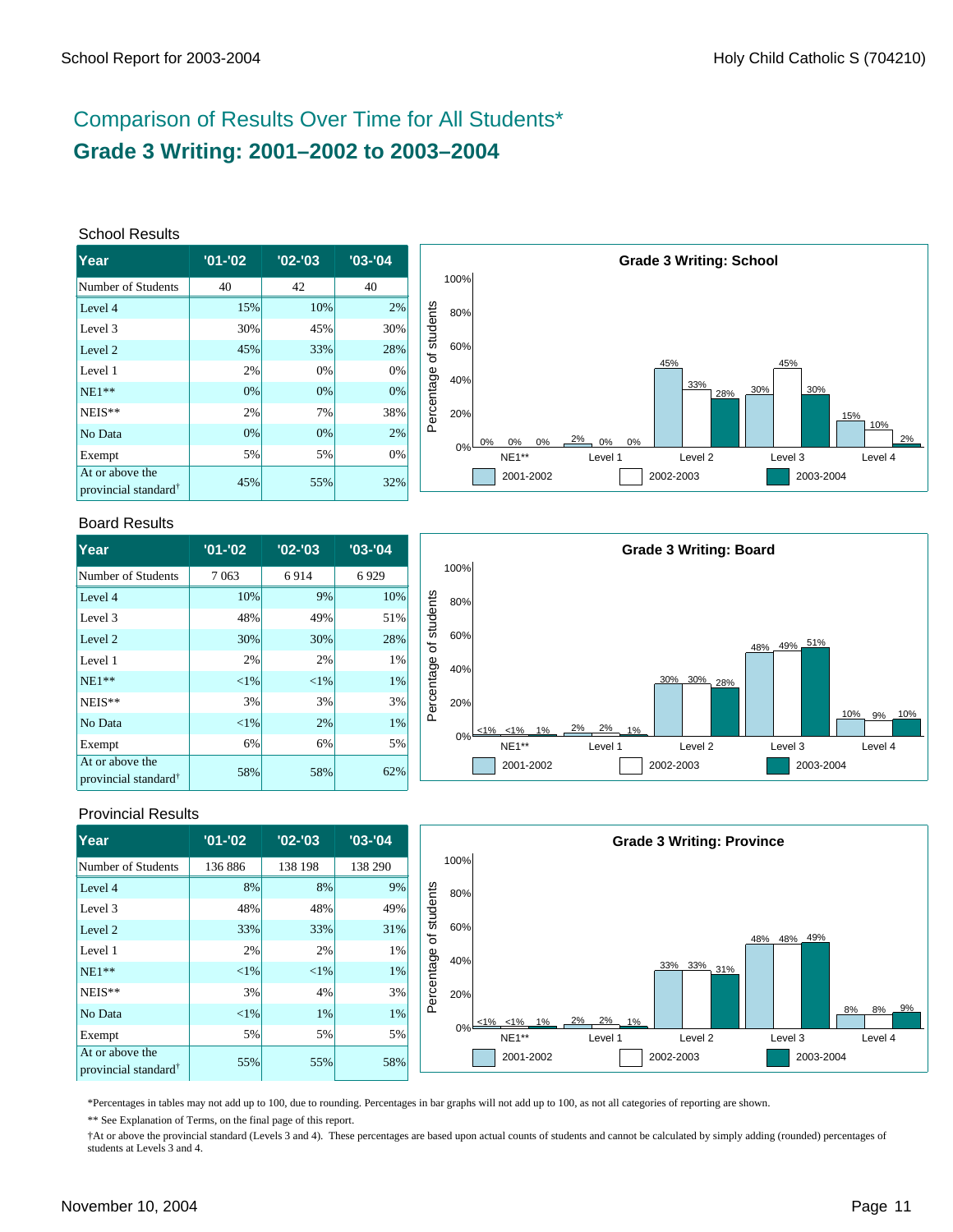# Comparison of Results Over Time for All Students\* **Grade 3 Mathematics: 2001–2002 to 2003–2004**

#### School Results

| lYear                                               | $'01 - '02$ | $'02 -'03$ | $'03 - 04$ |
|-----------------------------------------------------|-------------|------------|------------|
| Number of Students                                  | 40          | 42         | 40         |
| Level 4                                             | 8%          | 7%         | 0%         |
| Level 3                                             | 32%         | 24%        | 42%        |
| Level 2                                             | 45%         | 43%        | 42%        |
| Level 1                                             | 8%          | 17%        | 8%         |
| $NE1**$                                             | 0%          | 0%         | 0%         |
| NEIS**                                              | 2%          | 5%         | 5%         |
| No Data                                             | 0%          | 0%         | 2%         |
| Exempt                                              | 5%          | 5%         | 0%         |
| At or above the<br>provincial standard <sup>†</sup> | 40%         | 31%        | 42%        |



#### Board Results

| <b>Year</b>                                         | $'01 - '02$ | $'02 -'03$ | $'03 - '04$ |
|-----------------------------------------------------|-------------|------------|-------------|
| Number of Students                                  | 7 1 8 6     | 7033       | 7059        |
| Level 4                                             | 10%         | 8%         | 14%         |
| Level 3                                             | 46%         | 46%        | 49%         |
| Level 2                                             | 27%         | 28%        | 25%         |
| Level 1                                             | 6%          | 6%         | 3%          |
| $NE1**$                                             | ${<}1\%$    | ${<}1\%$   | ${<}1\%$    |
| NEIS**                                              | 5%          | 5%         | 2%          |
| No Data                                             | ${<}1\%$    | 1%         | 1%          |
| Exempt                                              | 6%          | 5%         | 5%          |
| At or above the<br>provincial standard <sup>†</sup> | 55%         | 54%        | 63%         |



### Provincial Results

| Year                                                | $'01 - '02$ | $'02 - '03$ | $'03 - '04$ |            |      |                         |                | <b>Grade 3 Mathematics: Province</b> |                |            |
|-----------------------------------------------------|-------------|-------------|-------------|------------|------|-------------------------|----------------|--------------------------------------|----------------|------------|
| Number of Students                                  | 139 725     | 140 860     | 141 245     |            | 100% |                         |                |                                      |                |            |
| Level 4                                             | 10%         | 10%         | 13%         |            | 80%  |                         |                |                                      |                |            |
| Level 3                                             | 48%         | 47%         | 52%         | students   |      |                         |                |                                      |                |            |
| Level 2                                             | 27%         | 27%         | 25%         | ৳          | 60%  |                         |                |                                      | 52%<br>48% 47% |            |
| Level 1                                             | 5%          | 4%          | 2%          |            | 40%  |                         |                |                                      |                |            |
| $NE1**$                                             | $<$ 1%      | $<$ 1%      | <1%         |            |      |                         |                | 27% 27%<br>25%                       |                |            |
| NEIS**                                              | 5%          | 7%          | 3%          | Percentage | 20%  |                         |                |                                      |                | 13%        |
| No Data                                             | $<$ 1%      | 1%          | $1\%$       |            |      | $< 1\%$ $< 1\%$ $< 1\%$ | 5%<br>4%<br>2% |                                      |                | 10%<br>10% |
| Exempt                                              | 5%          | 4%          | 5%          |            | 0%   | NE1**                   | Level 1        | Level <sub>2</sub>                   | Level 3        | Level 4    |
| At or above the<br>provincial standard <sup>†</sup> | 58%         | 57%         | 64%         |            |      | 2001-2002               |                | 2002-2003                            | 2003-2004      |            |

\*Percentages in tables may not add up to 100, due to rounding. Percentages in bar graphs will not add up to 100, as not all categories of reporting are shown.

\*\* See Explanation of Terms, on the final page of this report.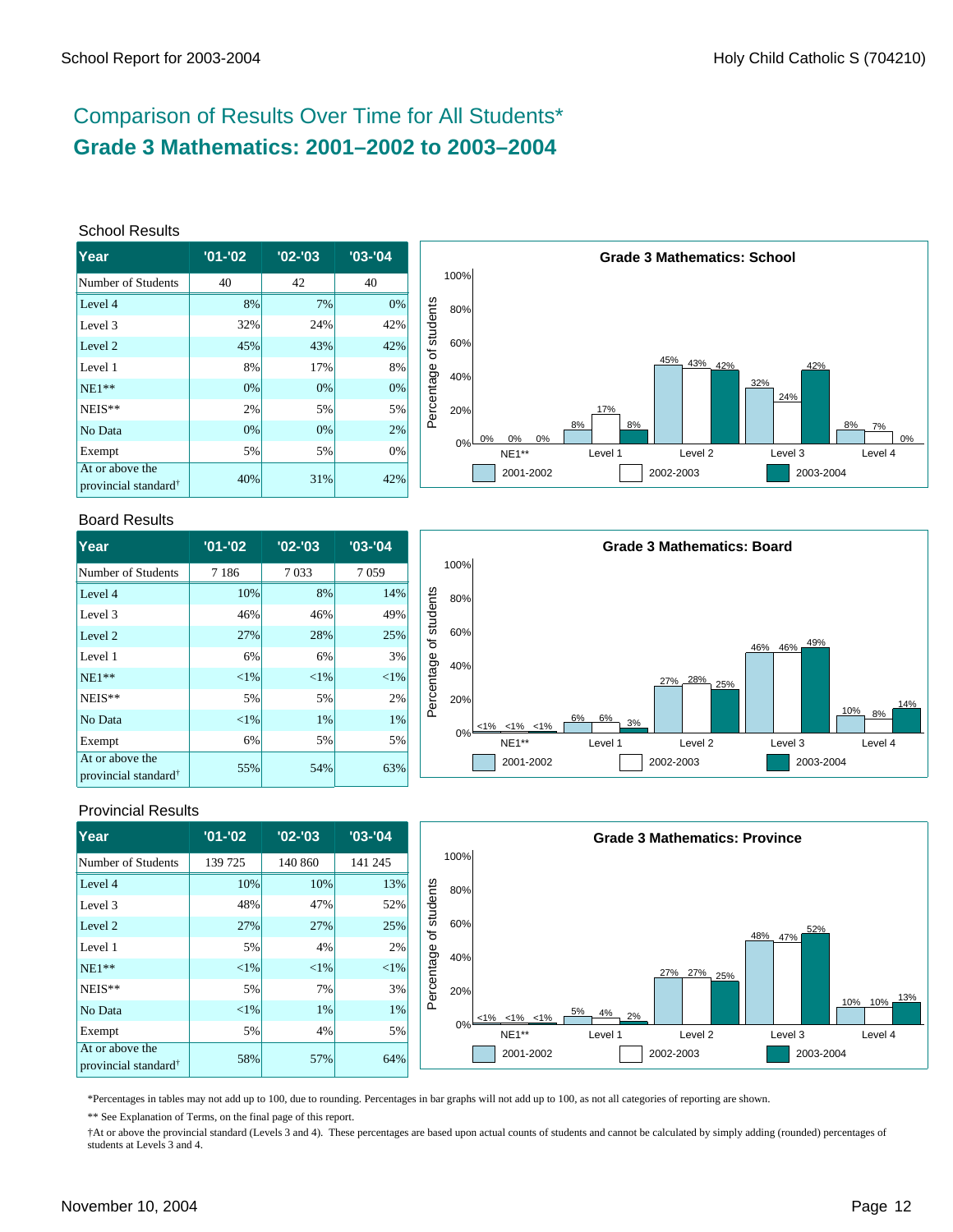# Comparison of Results Over Time for All Students\* **Grade 6 Reading: 2001–2002 to 2003–2004**

#### School Results

| <b>Year</b>                                         | $'01 - '02$ | $'02 -'03$ | $'03 -'04$ |
|-----------------------------------------------------|-------------|------------|------------|
| Number of Students                                  | 37          | 41         | 37         |
| Level 4                                             | 11%         | 5%         | 8%         |
| Level 3                                             | 49%         | 46%        | 54%        |
| Level 2                                             | 30%         | 34%        | 30%        |
| Level 1                                             | 8%          | 7%         | 5%         |
| $NE1**$                                             | 0%          | 0%         | 3%         |
| NEIS**                                              | 0%          | 5%         | 0%         |
| No Data                                             | 0%          | 0%         | 0%         |
| Exempt                                              | 3%          | 2%         | 0%         |
| At or above the<br>provincial standard <sup>†</sup> | 59%         | 51%        | 62%        |



#### Board Results

| <b>Year</b>                                         | $'01 - '02$ | $'02 -'03$ | $'03 - '04$ |
|-----------------------------------------------------|-------------|------------|-------------|
| Number of Students                                  | 7046        | 6899       | 6806        |
| Level 4                                             | 10%         | 10%        | 10%         |
| Level 3                                             | 45%         | 47%        | 48%         |
| Level 2                                             | 26%         | 25%        | 26%         |
| Level 1                                             | 8%          | 7%         | 7%          |
| $NE1**$                                             | ${<}1\%$    | ${<}1\%$   | 1%          |
| NEIS**                                              | 6%          | 5%         | 5%          |
| No Data                                             | ${<}1\%$    | 1%         | ${<}1\%$    |
| Exempt                                              | 5%          | 5%         | 4%          |
| At or above the<br>provincial standard <sup>†</sup> | 55%         | 57%        | 58%         |



### Provincial Results

| Year                                                | $'01 - '02$ | $'02 -'03$ | $'03 - '04$ |            |       |                         |          | <b>Grade 6 Reading: Province</b> |             |                |
|-----------------------------------------------------|-------------|------------|-------------|------------|-------|-------------------------|----------|----------------------------------|-------------|----------------|
| Number of Students                                  | 145 351     | 144 676    | 146 169     |            | 100%  |                         |          |                                  |             |                |
| Level 4                                             | 9%          | 9%         | 9%          |            | 80%   |                         |          |                                  |             |                |
| Level 3                                             | 47%         | 47%        | 49%         | students   |       |                         |          |                                  |             |                |
| Level 2                                             | 28%         | 27%        | 26%         | ৳          | 60%   |                         |          |                                  | 47% 47% 49% |                |
| Level 1                                             | 6%          | 7%         | 6%          |            | 40%   |                         |          |                                  |             |                |
| $NE1**$                                             | ${<}1\%$    | <1%        | $< 1\%$     |            |       |                         |          | 28% 27% 26%                      |             |                |
| $NEIS**$                                            | 6%          | 5%         | 5%          | Percentage | 20%   |                         |          |                                  |             |                |
| No Data                                             | ${<}1\%$    | 1%         | 1%          |            |       | $< 1\%$ $< 1\%$ $< 1\%$ | 6% 7% 6% |                                  |             | 9%<br>9%<br>9% |
| Exempt                                              | 4%          | 4%         | 4%          |            | $0\%$ | $NE1**$                 | Level 1  | Level <sub>2</sub>               | Level 3     | Level 4        |
| At or above the<br>provincial standard <sup>†</sup> | 55%         | 56%        | 58%         |            |       | 2001-2002               |          | 2002-2003                        | 2003-2004   |                |

\*Percentages in tables may not add up to 100, due to rounding. Percentages in bar graphs will not add up to 100, as not all categories of reporting are shown.

\*\* See Explanation of Terms, on the final page of this report.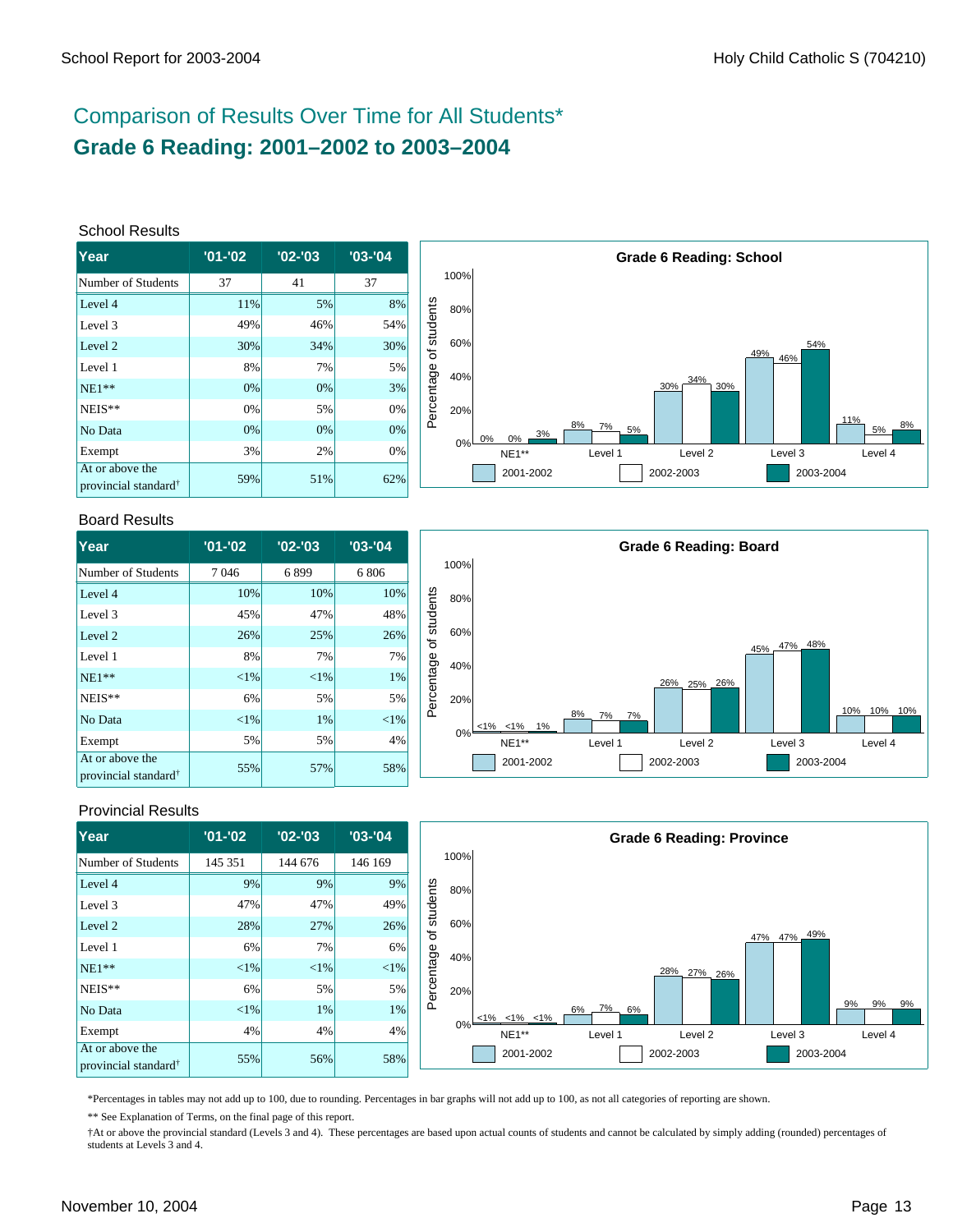# Comparison of Results Over Time for All Students\* **Grade 6 Writing: 2001–2002 to 2003–2004**

#### School Results

| <b>Year</b>                                         | $'01 - '02$ | $'02 -'03$ | $'03 -'04$ |
|-----------------------------------------------------|-------------|------------|------------|
| Number of Students                                  | 37          | 41         | 37         |
| Level 4                                             | 11%         | 5%         | 8%         |
| Level 3                                             | 46%         | 37%        | 57%        |
| Level 2                                             | 35%         | 54%        | 24%        |
| Level 1                                             | 5%          | 0%         | 11%        |
| $NE1**$                                             | 0%          | 0%         | 0%         |
| NEIS**                                              | 0%          | 2%         | 0%         |
| No Data                                             | 0%          | 0%         | 0%         |
| Exempt                                              | 3%          | 2%         | 0%         |
| At or above the<br>provincial standard <sup>†</sup> | 57%         | 41%        | 65%        |



#### Board Results

| <b>Year</b>                                         | $'01 - '02$ | $'02 -'03$ | $'03 - '04$ |
|-----------------------------------------------------|-------------|------------|-------------|
| Number of Students                                  | 7046        | 6899       | 6806        |
| Level 4                                             | 11%         | 11%        | 10%         |
| Level 3                                             | 43%         | 47%        | 47%         |
| Level 2                                             | 31%         | 30%        | 31%         |
| Level 1                                             | 6%          | 4%         | 4%          |
| $NE1**$                                             | ${<}1\%$    | 0%         | ${<}1\%$    |
| NEIS**                                              | 3%          | 3%         | 2%          |
| No Data                                             | ${<}1\%$    | 1%         | ${<}1\%$    |
| Exempt                                              | 5%          | 5%         | 4%          |
| At or above the<br>provincial standard <sup>†</sup> | 54%         | 58%        | 57%         |



### Provincial Results

| Year                                                | $'01 - '02$ | $'02 - '03$ | $'03 - '04$ |            |      |                         |                | <b>Grade 6 Writing: Province</b> |             |               |
|-----------------------------------------------------|-------------|-------------|-------------|------------|------|-------------------------|----------------|----------------------------------|-------------|---------------|
| Number of Students                                  | 145 350     | 144 676     | 146 168     |            | 100% |                         |                |                                  |             |               |
| Level 4                                             | 10%         | 10%         | 9%          |            | 80%  |                         |                |                                  |             |               |
| Level 3                                             | 43%         | 43%         | 45%         | students   |      |                         |                |                                  |             |               |
| Level 2                                             | 33%         | 33%         | 34%         | ৳          | 60%  |                         |                |                                  |             |               |
| Level 1                                             | 6%          | 5%          | 4%          |            | 40%  |                         |                |                                  | 43% 43% 45% |               |
| $NE1**$                                             | $<$ 1%      | $< 1\%$     | <1%         |            |      |                         |                | 33% 33% 34%                      |             |               |
| NEIS**                                              | 3%          | 3%          | 3%          | Percentage | 20%  |                         |                |                                  |             |               |
| No Data                                             | $<$ 1%      | 1%          | $1\%$       |            |      | $< 1\%$ $< 1\%$ $< 1\%$ | 6%<br>5%<br>4% |                                  |             | 10%<br>10% 9% |
| Exempt                                              | 4%          | 4%          | 4%          |            | 0%⊨  | NE1**                   | Level 1        | Level 2                          | Level 3     | Level 4       |
| At or above the<br>provincial standard <sup>†</sup> | 53%         | 54%         | 54%         |            |      | 2001-2002               |                | 2002-2003                        | 2003-2004   |               |

\*Percentages in tables may not add up to 100, due to rounding. Percentages in bar graphs will not add up to 100, as not all categories of reporting are shown.

\*\* See Explanation of Terms, on the final page of this report.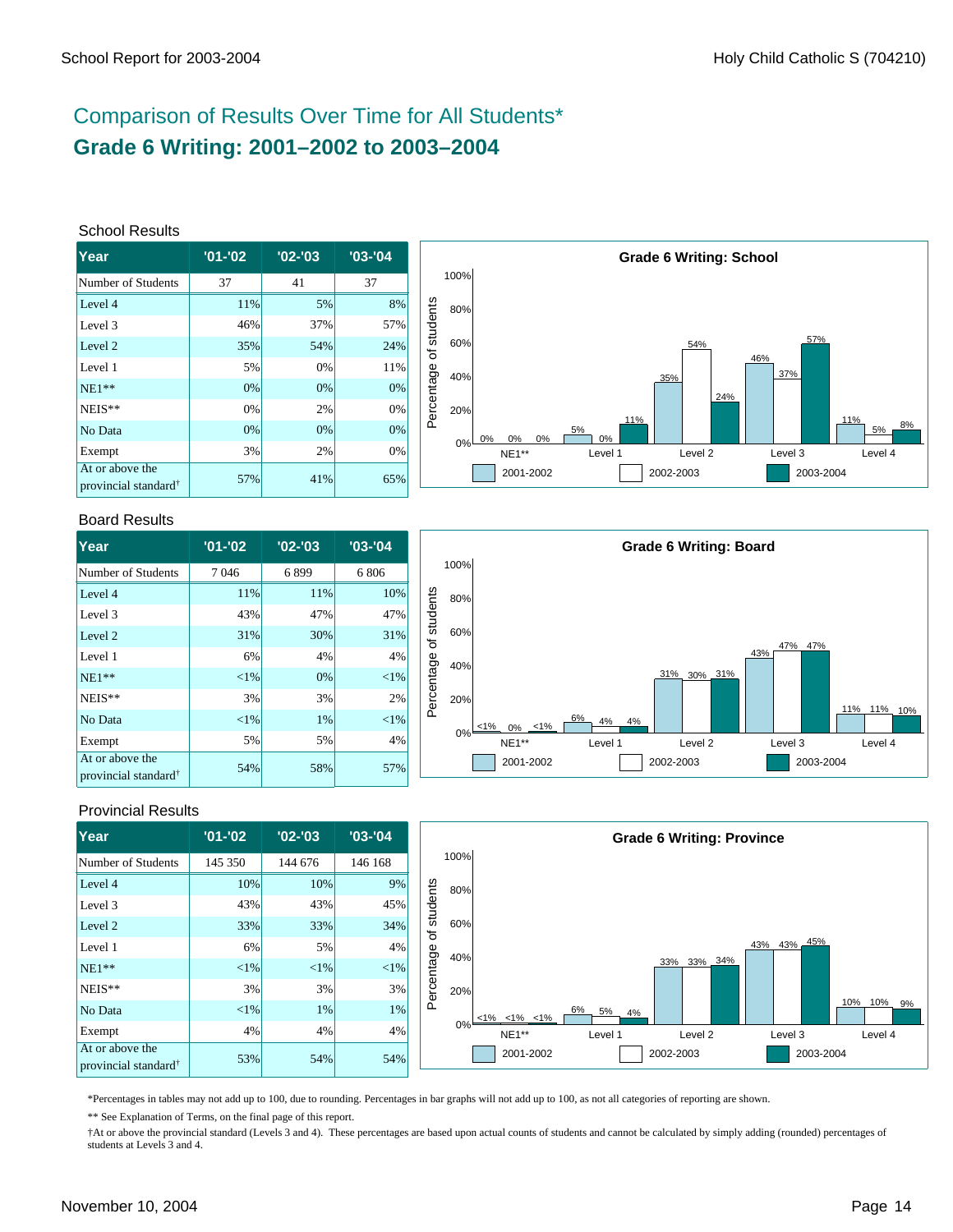# Comparison of Results Over Time for All Students\* **Grade 6 Mathematics: 2001–2002 to 2003–2004**

#### School Results

| lYear                                               | $'01 - '02$ | $'02 -'03$ | $'03 -'04$ |
|-----------------------------------------------------|-------------|------------|------------|
| Number of Students                                  | 37          | 41         | 37         |
| Level 4                                             | 11%         | 0%         | 14%        |
| Level 3                                             | 51%         | 39%        | 49%        |
| Level 2                                             | 27%         | 41%        | 30%        |
| Level 1                                             | 8%          | 10%        | 8%         |
| $NE1**$                                             | 0%          | 0%         | 0%         |
| NEIS**                                              | 0%          | 7%         | 0%         |
| No Data                                             | 0%          | 0%         | 0%         |
| Exempt                                              | 3%          | 2%         | 0%         |
| At or above the<br>provincial standard <sup>†</sup> | 62%         | 39%        | 62%        |



#### Board Results

| <b>Year</b>                                         | $'01 - '02$ | $'02 - '03$ | $'03 -'04$ |
|-----------------------------------------------------|-------------|-------------|------------|
| Number of Students                                  | 7046        | 6899        | 6806       |
| Level 4                                             | 14%         | 13%         | 14%        |
| Level 3                                             | 38%         | 38%         | 43%        |
| Level 2                                             | 27%         | 27%         | 27%        |
| Level 1                                             | 11%         | 10%         | 8%         |
| $NE1**$                                             | ${<}1\%$    | $<$ 1%      | $<$ 1%     |
| NEIS**                                              | 6%          | 6%          | 4%         |
| No Data                                             | ${<}1\%$    | 1%          | $<$ 1%     |
| Exempt                                              | 5%          | 5%          | 4%         |
| At or above the<br>provincial standard <sup>†</sup> | 52%         | 51%         | 57%        |



### Provincial Results

| <b>Year</b>                                         | $'01 - '02$ | $'02 -'03$ | $'03 - '04$ |            |      |                         |                | <b>Grade 6 Mathematics: Province</b> |                |             |
|-----------------------------------------------------|-------------|------------|-------------|------------|------|-------------------------|----------------|--------------------------------------|----------------|-------------|
| Number of Students                                  | 145 351     | 144 676    | 146 168     |            | 100% |                         |                |                                      |                |             |
| Level 4                                             | 13%         | 12%        | 13%         |            | 80%  |                         |                |                                      |                |             |
| Level 3                                             | 41%         | 41%        | 44%         | students   |      |                         |                |                                      |                |             |
| Level 2                                             | 28%         | 28%        | 27%         | ৳          | 60%  |                         |                |                                      |                |             |
| Level 1                                             | 8%          | 8%         | 6%          |            | 40%  |                         |                |                                      | 44%<br>41% 41% |             |
| $NE1**$                                             | $< 1\%$     | <1%        | $< 1\%$     | Percentage |      |                         |                | 28%<br>28% 27%                       |                |             |
| $NEIS**$                                            | 5%          | 6%         | 4%          |            | 20%  |                         |                |                                      |                | 13% 12% 13% |
| No Data                                             | $< 1\%$     | 1%         | $1\%$       |            |      | $< 1\%$ $< 1\%$ $< 1\%$ | 8%<br>8%<br>6% |                                      |                |             |
| Exempt                                              | 4%          | 4%         | 4%          |            | 0%   | NE1**                   | Level 1        | Level 2                              | Level 3        | Level 4     |
| At or above the<br>provincial standard <sup>†</sup> | 54%         | 53%        | 57%         |            |      | 2001-2002               |                | 2002-2003                            | 2003-2004      |             |

\*Percentages in tables may not add up to 100, due to rounding. Percentages in bar graphs will not add up to 100, as not all categories of reporting are shown.

\*\* See Explanation of Terms, on the final page of this report.